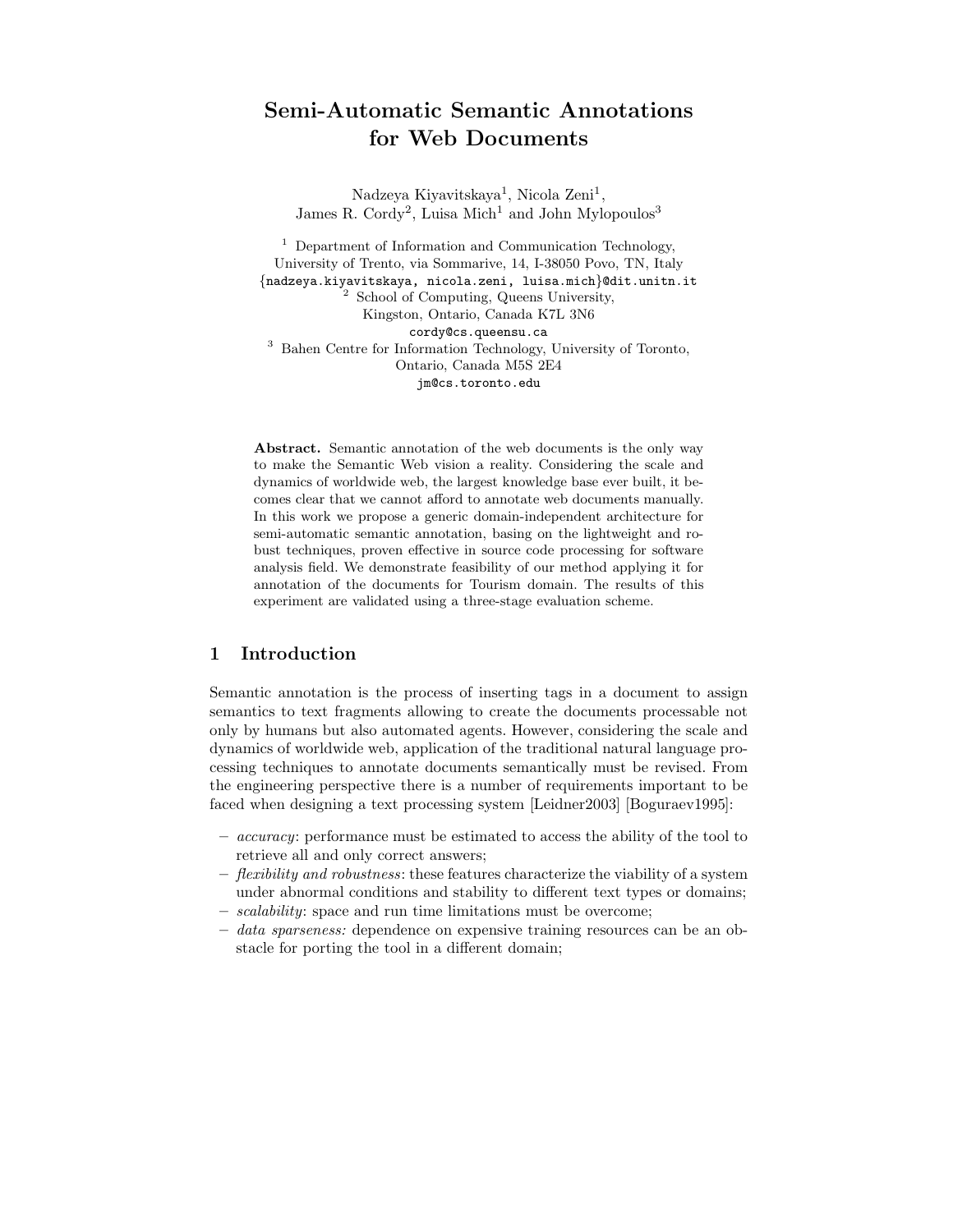- $-$  *complexity*: long response time can render a system unacceptable for human users;
- multilinguality: independence from character encodings, lexicographic sorting orders, display of numbers, dates etc. needs to be ensured.

Similar problems are faced up in the software analysis field when developing tools for design recovery, source code analysis and markup. For this reason, we can exploit a large heritage gained by this field, which developed a number of the techniques enable to process billions lines of the source code. We propose to apply these methods as a base of new lightweight tool for semi-automatic semantic annotation of web documents. In the present paper we demonstrate a preliminary experiment on employment the same technical solutions in the domain of Tourism, we also describe the framework to evaluate the quality of annotations.

The paper is structured as follows: section 2 introduces text processing with TXL, section 3 provides the details of our approach, section 4 describes the setup of our first experiment, section 5 presents an evaluation framework and results of the experiment, section 6 reviews related projects in the field, and the final section summarizes the results and outlines directions for future work.

### 2 Semantic Annotation as Design Recovery

Our lightweight method for text processing is based on the technology proven efficient instrument to help software analysis area, and in particular, in reverse engineering and design recovery.

Software reverse engineering is the process of identifying engineers software components, their inter-relationships and representing these entities at a higher level of abstraction [Nelson1996]. This method can be also combined with conceptual modeling of the source code. Specialization of reverse engineering, design recovery implies the static analysis of the source code of a (large) software system to identify entities and relationships according to a software design model. The result is normally a design database and an the source code marked up with design relationships. Software design recovery has been highly successful at both technical and business-level semantic markup of large scale software systems written in a wide variety of programming languages.

Interestingly, two different domains, document analysis for the Semantic Web and design recovery of source code, pose similar problems:

- the need for robust parsing techniques because real documents do not always match the grammars of the languages they are written in;
- the need to understand the semantics of the source text according to a semantic model;
- semantic clues drawn from a vocabulary of the semantic domain;
- contextual clues drawn from the syntactic structure of the source text;
- inferred semantics from exploring relationships between identified semantic entities and their properties, contexts and related other entities.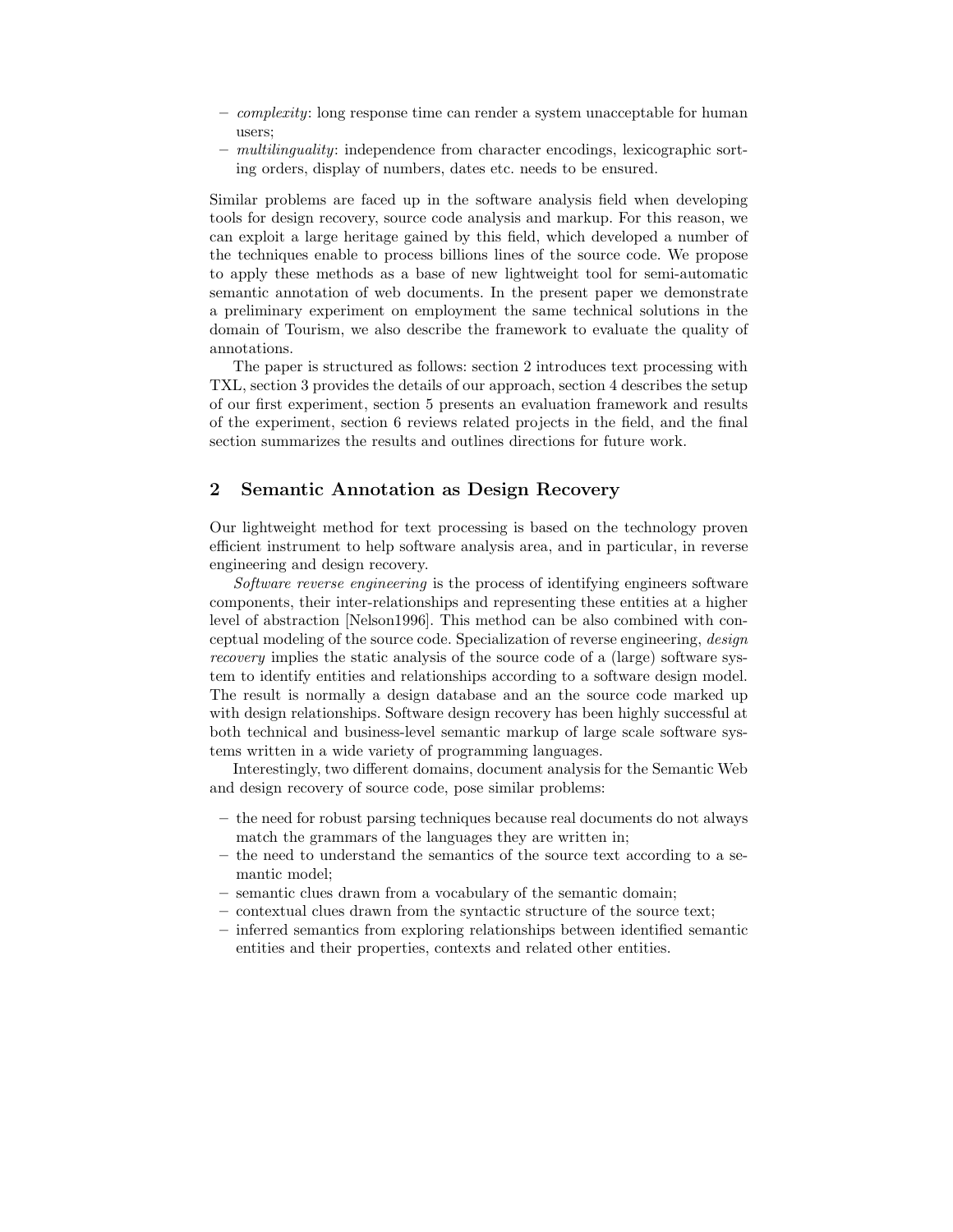We propose to use source analysis and transformation system  $\mathrm{TXL}^1$  as the basis of a new lightweight method for SA. TXL allows for expressing solutions using structural source transformation from input to output.

The structure imposed on input is specified by an ambiguous context free grammar. Transformation rules are then applied, and transformed results returned to text. TXL uses full backtracking with ordered alternatives and heuristic resolution which allows efficient, flexible, general parsing. Grammars and transformation rules are specified by example. The transformation process in TXL can be considered as term rewriting, but under functional control. Functional programming control provides abstraction, parametrization and scoping. TXL allows grammar overrides to extend, replace and modify existing specifications. Grammar overrides can be used to express robust parsing, technique to allow errors or exceptions in input not explained by grammar. Overrides can also express island grammars. Island parsing recognizes interesting structures, "islands", embedded in a "sea" of uninteresting or unstructured background. TXL also supports agile parsing – customization of the parse to each individual transformation task. This is a simple example of TXL program realizing island parsing paradigm:

```
% Input is a sequence of items
     redefine program
        [repeat item]
     end redefine
% Items are either interesting or uninteresting
     define item
        [declaration_or_statement]
      | [uninteresting]
     end define
     define uninteresting
        [token] | [key]
     % TXL idiom for "any input item"
     end define
% Transform aspect only; rest of input remains the same
     rule main
       replace $ [declaration_or_statement]
         Code[declaration_or_statement]
       by
         Code [prettyFormat]
     end rule
```
Originally, TXL was designed for experimenting with programming language dialects, but soon it was realized useful for many other tasks, such as static

 $1$  http://www.txl.ca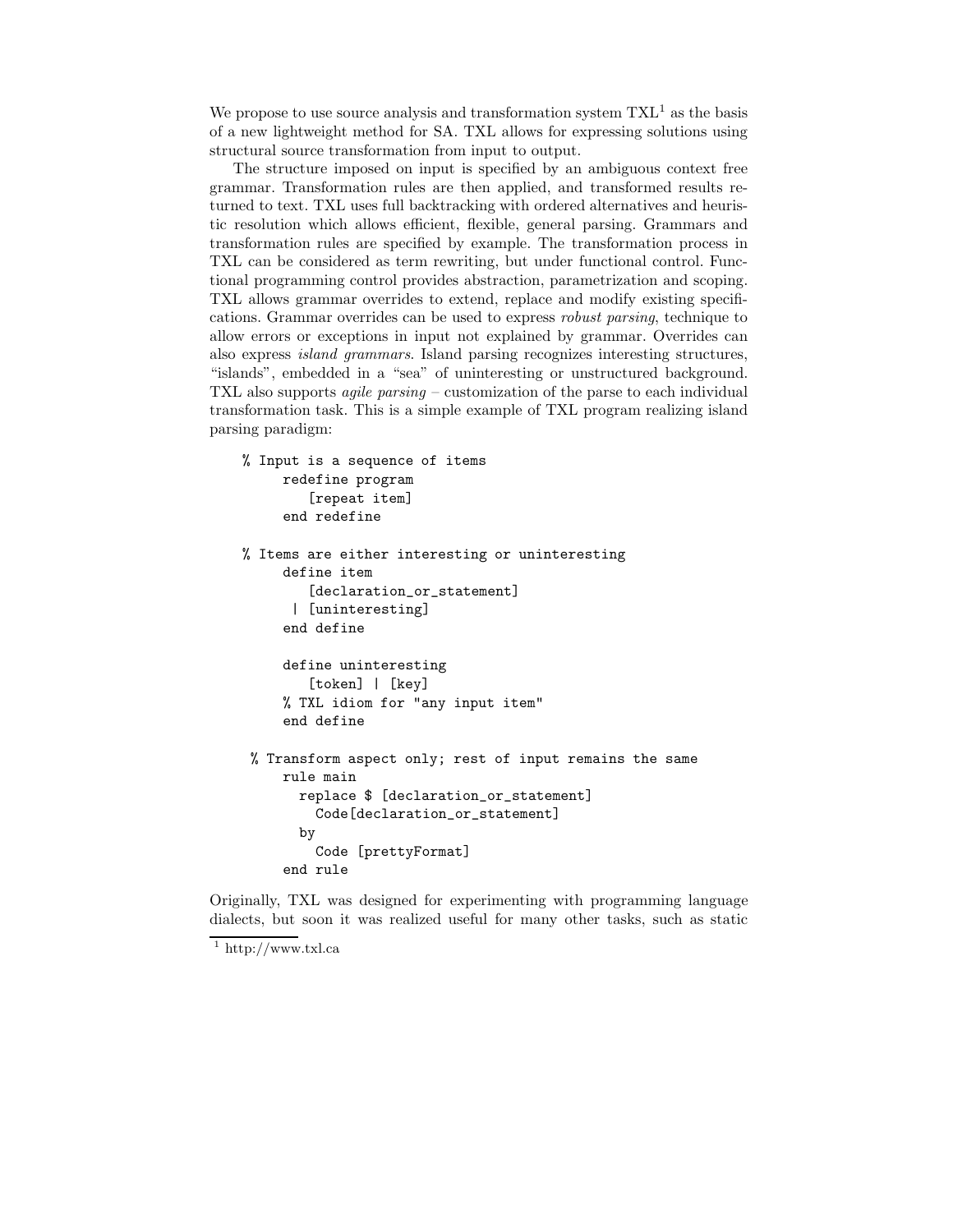analysis, interpreters, preprocessors, theorem provers, source markup, language translation, web migration, etc. Moreover, TXL was successfully used for applications other than programs: handwritten math recognition, document table structure recognition [Zanibbi2002] [Zanibbi2004]; business card understanding [Oertel2004].

## 3 Semantic Annotation Methodology

Our methodology is based on the LS/2000 software analysis architecture [Dean2001] which contains three passes:

- 1. Lightweight robust parse to get basic structure, transformation rules use vocabulary and structural patterns to infer source markup of basic facts;
- 2. Facts are externalized to database for inference;
- 3. Transformation rules use inferences and structural patterns to infer semantic markup of design facts, marked-up source is ready for design-aware transformations.
- We designed a tool that performs semantic annotation in similar manner (Fig 1). The input of the system consists of textual documents and a conceptual



Fig. 1. The workflow of semantic annotation method based on the LS/2000 software analysis system

scheme. The conceptual scheme can be a part of existing domain ontology. Entities of the scheme are used to generate tags for annotation.

The workflow has two main phases:

- 1. First phase consists of lightweight parsing and semantic markup of basic entities (email and web addresses, monetary formats, date and time formats, and so on) and language structures (object, document, paragraph, sentence and phrase structure);
- 2. Second phase is externalization of the facts to database, which can be then used by search engine for queries.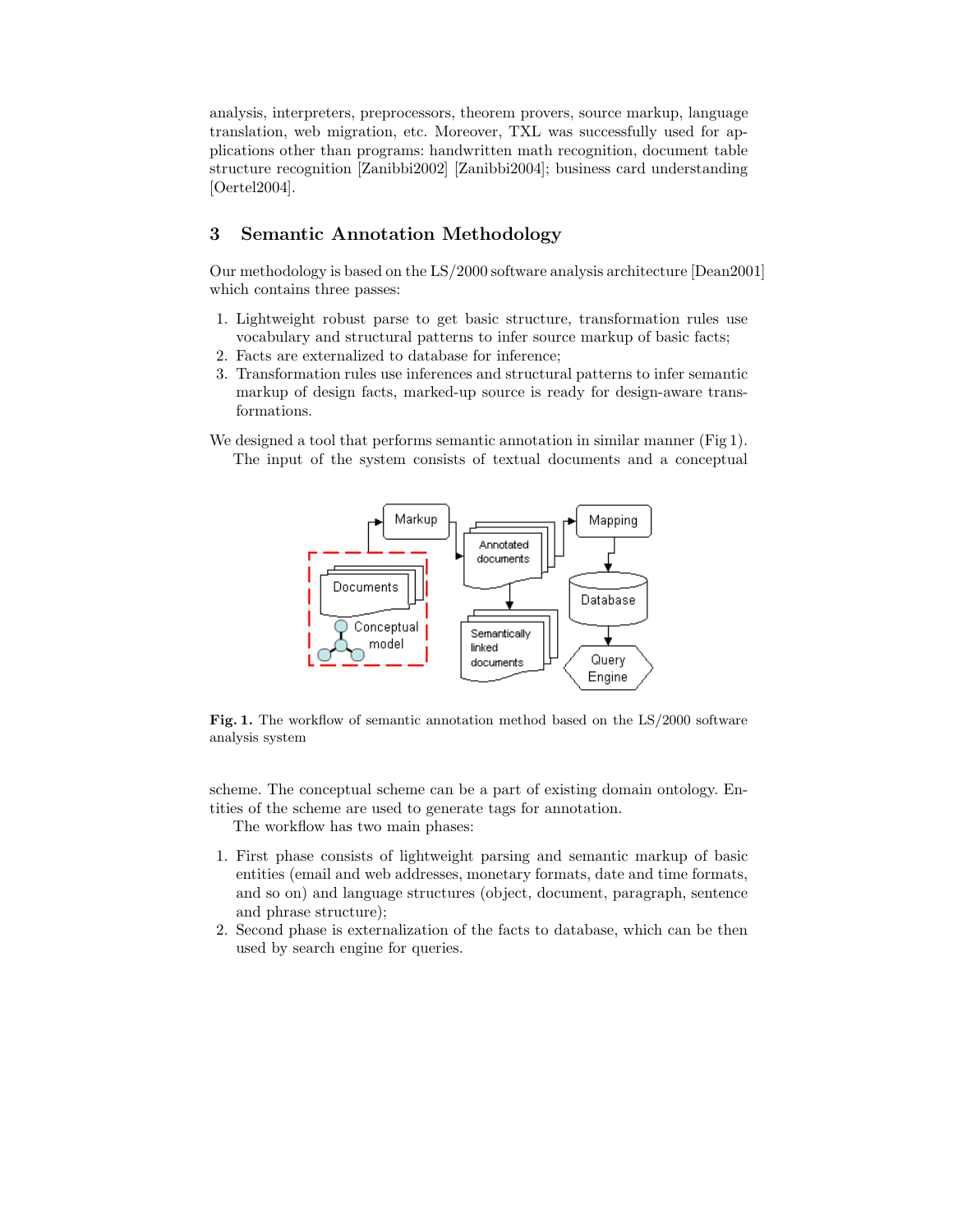The transformations of the last third stage are not yet implemented in our tool, but we plan to explore this technique in future to verify if the quality of automatic annotations can be improved imposing constraints of the conceptual scheme.

Following section explains in detail all the stages of the algorithm on the example of application in Tourism domain.

## 4 Experiment Setup

To prove the viability of our method we present the results of our preliminary experiment in the domain of travel documents, in particular, accommodations ads of the popular tourist destinations in Italy (Fig 2).



Fig. 2. Example of an announcement retreived from the web site

The goal of this work was to provide the users browsing on-line ads with relevant information, such as, for example, location and price of the accommodation, availability, facilities provided, etc. For this purpose the accommodation ads must be marked up according to the domain conceptual model (Fig 3).



Fig. 3. Conceptual model of the domain of accommodation ads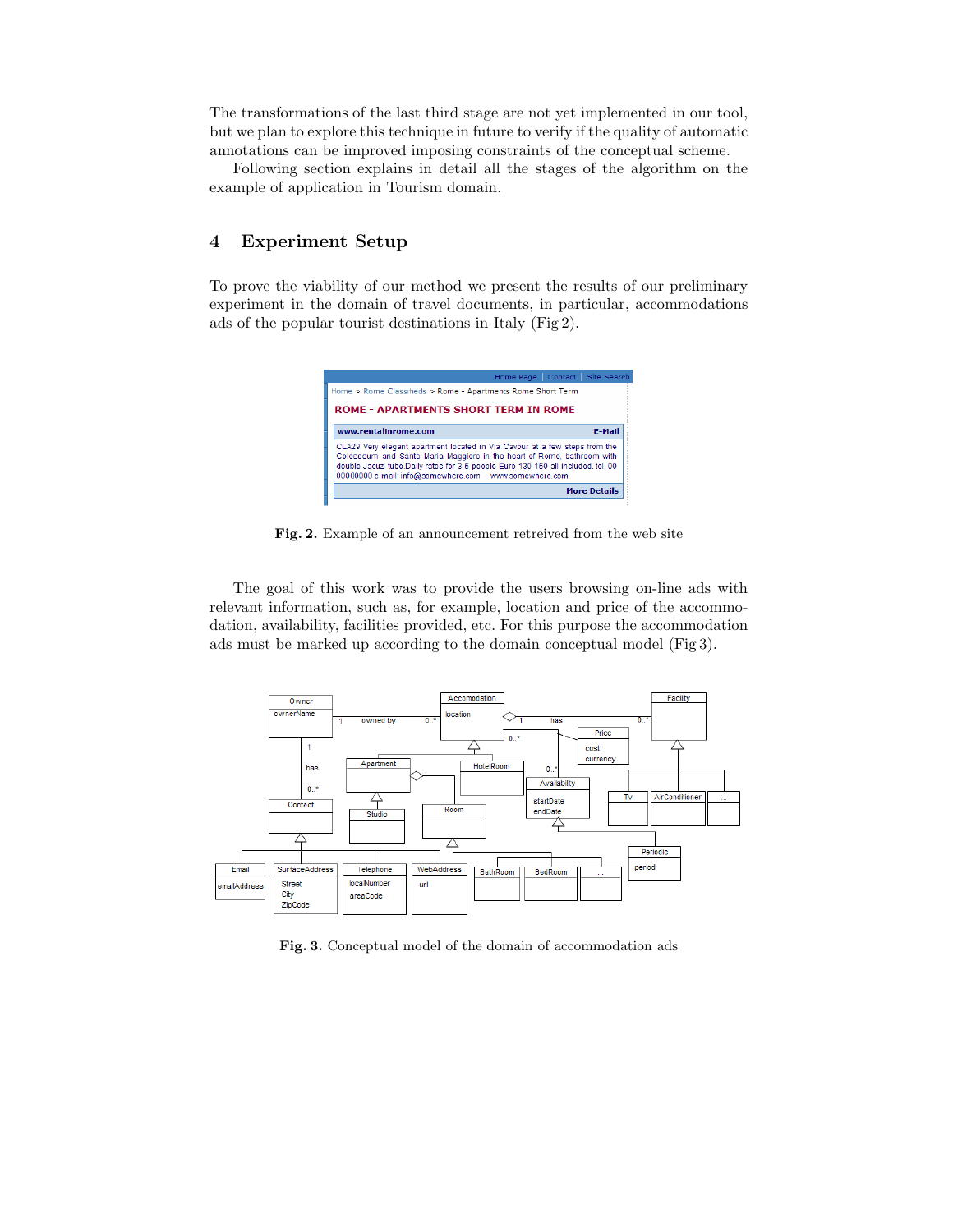In order to make a realistic test of the generality of the method, we restricted ourselves to some constraints: no proper nouns or location-dependent phrases in our vocabulary, raw uncorrected text, and no formatting or structural cues. Following the methodology described in the previous section, for this experiment we adopted the same multi-level process (Fig 4).



Fig. 4. Architecture of the semantic annotation process

The architecture explicitly factors out reusable domain-independent knowledge such as the structure of basic entities and language structures, shown on the left hand side, while allowing for easy change of semantic domain, characterized by vocabulary and conceptual scheme, shown on the right. This way we facilitate reusability of the tool over different domains and document types.

First, text is parsed into sentences (can be any other text unit) and basic objects are detected. These objects usually can be described by a small set of patterns and then reused over different domains. So far our list of objects includes e-mail addresses, web addresses, phone numbers, dates and prices. For instance, the grammar for phone numbers is represented in the following way:

```
% Part of price grammar
     tokens
          number "\d\d*"
```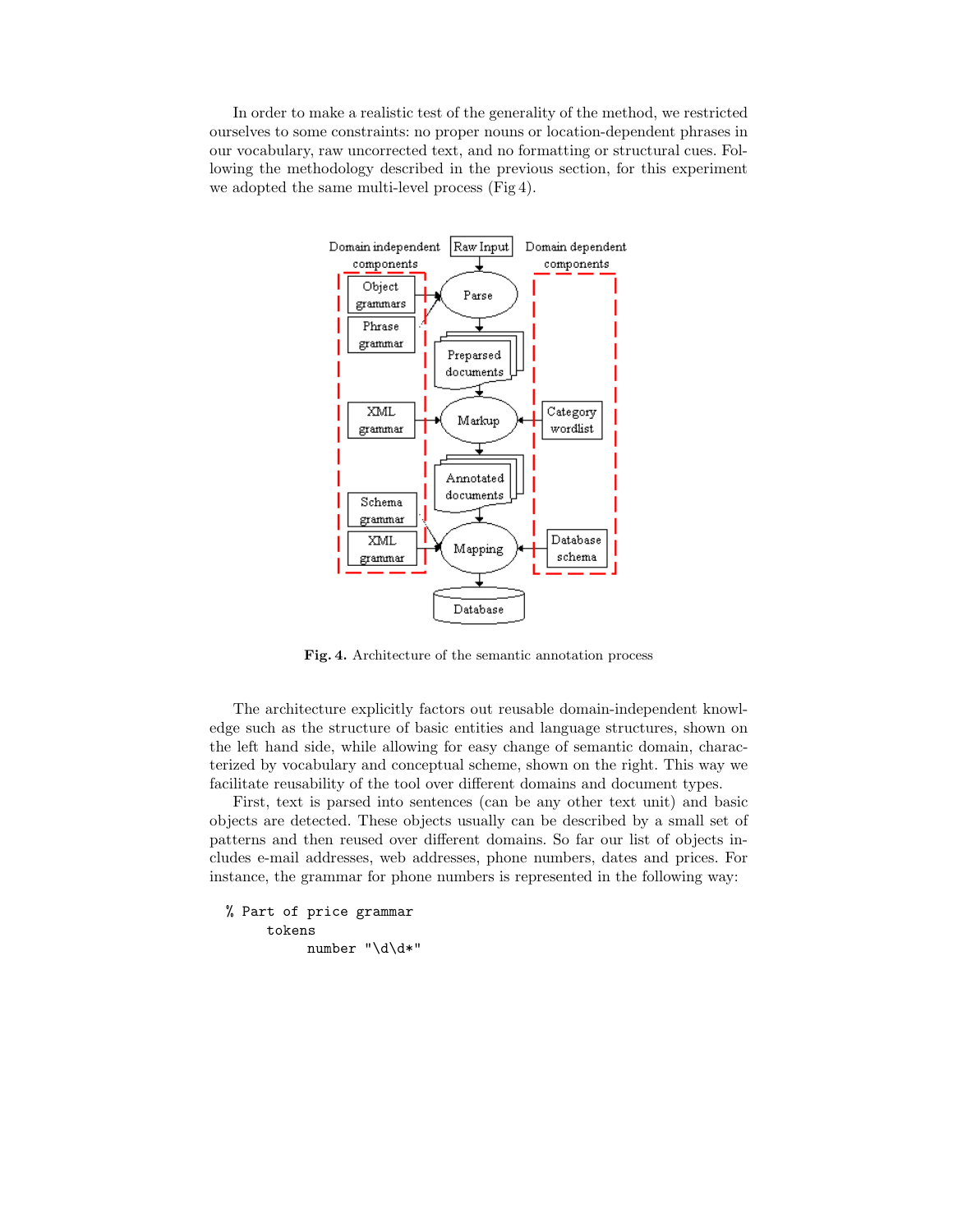end tokens

```
define money
      [amount][opt hyphen_amount][space_currency]
     |[currency][opt ':][opt space][amount]
                     [repeat hyphen_amount]
     |[repeat number_dot][anynumber]
             [dot_zerozero][opt space_currency]
end define
```
The phrase grammar block carries structural information how to delimit text units that we want to markup. This unit can be a short phrase, a sentence or whole paragraph depending on the required granularity of annotation. In our experiments with accommodation advertisements we used sentence grammar because even if the text is short the user is interested in complete answer.

Then using the objects found on the previous stage and checking for the presence of category keywords, the related phrases are identified and marked up. XML grammar component used at the Markup phase is actually the grammar of tags for inserting markup into documents (i.e. grammar for XML open tag: ' $\langle$ [identifier]' $\rangle$ , for XML closing tag ' $\langle$ /[identifier]' $\rangle$ ). Category wordlist is domain dependent component including set of categories and keyword lists corresponding to each category. Keyword list consists of positive markers (simply one word or combination of words, as for example "Information System") and negative markers. If for a given category any of the positive markers are detected within a text unit (sentence in current experiment), then the unit is annotated under this category, unless any of negative markers is found.

Annotated documents are provided to the Mapping phase which fills the database scheme with annotations. Domain independent component of this stage are scheme grammar and XML grammar. Scheme grammar is used for reading the database scheme from file, and XML grammar for extracting markups from the output documents of the previous stage. Finally XML markups are mapped into correspondent fields of the database. It is important to emphasize that "complex" text processing (i.e. objects recognition, sentence delimiting) is made only once at the first phase, and never repeated again. All the following phases perform fast superficial processing using very simple grammars.

## 5 Evaluation Framework

The choice of evaluation method to verify the quality of automatic annotation is an additional difficulty. For this purpose we specially designed a three steps evaluation framework.

In the first step we compared the system output directly with human annotations. We assume that human performance is the upper-bound for automatic language analysis. However, this type of evaluation cannot be applied on the large scale, because obviously we cannot afford human annotators tagging gigabytes of text. Also in this case, we must take into account annotators' disagreement and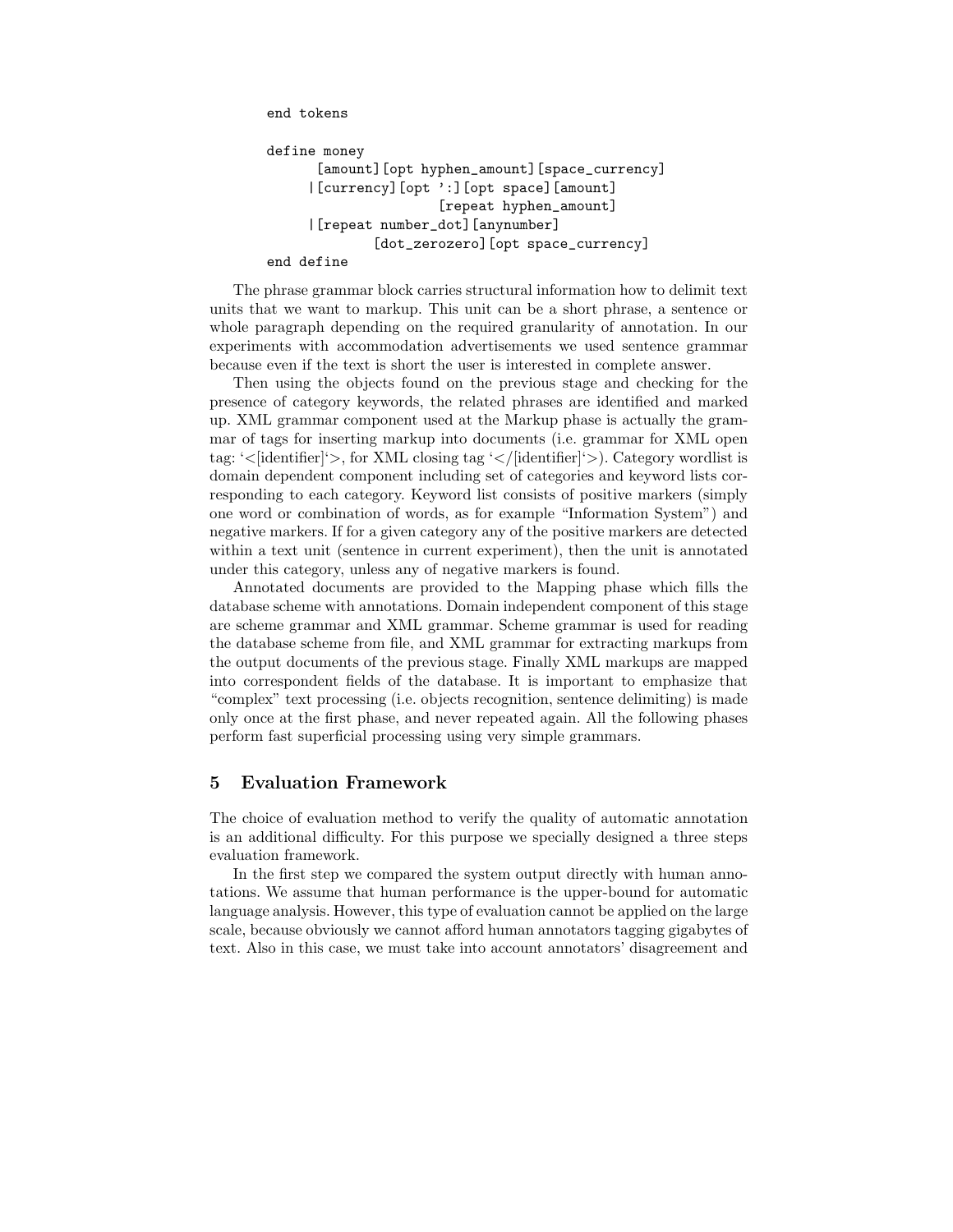in order to obtain realistic evaluation we must "calibrate" system performance relative to human performance. For this purpose we calculated not only the system performance against each manual annotation, but also the performance of each human annotator against the other. Subtracting the difference between the performances we can conclude how much of human work could be actually done by the tool.

In the second step, we check if the use of automatic tool increases the productivity of human annotators. We noted the time used for manual annotation of the original textual documents and compared it to the time used for manual correction of the automatically annotated documents. The percentage difference of these two measures shows how much time can be saved when the human annotator is assisted by the tool.

Our third step compares system results against the human corrections done in the previous step. The distinction of this phase from the first one is that when a human annotator works directly on the original document he/she can make errors or miss some items because of the lack of attention; while working on the document already annotated by the tool he/she can easily note the defects and therefore produces a higher quality annotation.

To estimate the system performance we applied the following metrics (according to the definitions provided in [Yang1999]):

$$
Recall = \frac{TP}{TP + FN} \tag{1}
$$

$$
Precision = \frac{TP}{TP + FP}
$$
 (2)

 $\overline{r}$ 

$$
Fallout = \frac{FP}{FP + TN}
$$
\n<sup>(3)</sup>

$$
Accuracy = \frac{TP + TN}{N}
$$
\n(4)

$$
Error = \frac{FP + FN}{N} \tag{5}
$$

We also calculated F-measure, the harmonic mean of recall and precision:

$$
F-measure = \frac{2 \times Recall \times Precision}{Recall + Precision}
$$
 (6)

Here  $N$  is the total number of the test items:

$$
N = TP + FP + FN + TN \tag{7}
$$

 $TP$  is the number of items correctly assigned to a category (true positives);  $FP$  is the number of items incorrectly assigned to a category (false positives); FN is the number of items incorrectly rejected from a category (false negatives); TN is the number of items correctly rejected from a category (true negatives).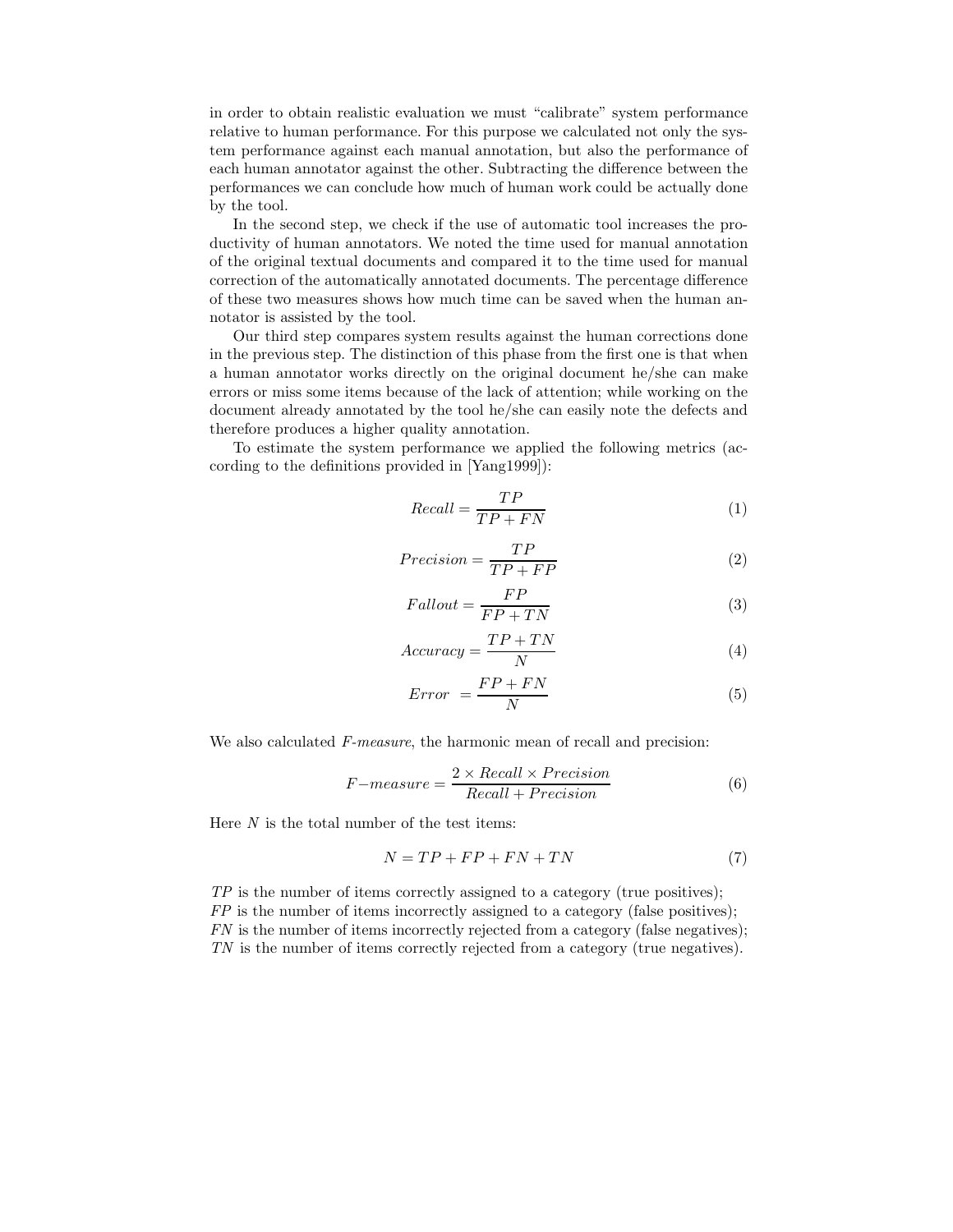#### 5.1 Evaluation against Human Annotation

In the first stage of evaluation the tool and each of two human annotators marked up a sample set of ten advertisements different from the training set used to tune the tool for the domain. The tool was then compared against each of the human markers for this set separately (Table 1), and then calibrated against each of the two as definitive (Table 2).

| Entity   | Recall                     | Recall               |                | Recall Precision Precision Precision                           |         |         |
|----------|----------------------------|----------------------|----------------|----------------------------------------------------------------|---------|---------|
|          | (A1)                       | (A2)                 | $(\text{avg})$ | (A1)                                                           | (A2)    | (avg)   |
| Location |                            |                      |                | $90,91\%$ $90,91\%$ $90,91\%$ $100,00\%$ $100,00\%$ $100,00\%$ |         |         |
| Facility | $100,00\%$ 87,50% 93,75%   |                      |                | 47,83%                                                         | 60,87%  | 54,35%  |
| Price    | $100,00\%$ 100,00% 100,00% |                      |                | 88,24%                                                         | 82,35%  | 85,29%  |
| Type     | 100,00% 100,00% 100,00%    |                      |                | 60,00%                                                         | 66,67%  | 63,33%  |
| Term     |                            | 50,00% 66,67% 58,33% |                | 57,14%                                                         | 57,14%  | 57,14%  |
| Contact  | 100,00% 100,00% 100,00%    |                      |                | 100,00%                                                        | 100,00% | 100,00% |

Table 1. System performance for each semantic category

Table 2. Calibrating system performance against human annotators

| Measure   |        |        |        | A2 vs A1 Tool vs A1 A1 vs A2 Tool vs A2 |
|-----------|--------|--------|--------|-----------------------------------------|
| Recall    | 90.63% | 92.19% | 87.88% | 92.42%                                  |
| Precision | 87.88% | 73.75% | 90.63% | 76.25%                                  |
| Fallout   | 3.15%  | 8.27%  | 2.38%  | $7.54\%$                                |
| Accuracy  | 95.60% | 91.82% | 95.60% | 92.45%                                  |
| Error     | 4.40\% | 8.18%  | 4.40\% | 7.55%                                   |
| F-Measure | 89.23% | 81.94% | 89.23% | 83.56%                                  |

In order to thoroughly compare human and system performances it is necessary to observe differences of F-measure, as it is an aggregate characteristic. The obtained variance is 5.67–7.29%, which leads us to conclusion that the tool was able to complete about 92.71–94.33% of human work.

## 5.2 Productivity Measures

During this stage of evaluation we compared the times spent by annotator to perform annotation "from the blank page" and to correct system annotation. The results showed that the tool saved about 78% of the annotator's time on our sample set of data. Thus with an appropriate interface for doing corrections easily, the time savings would likely be significantly greater than we observed.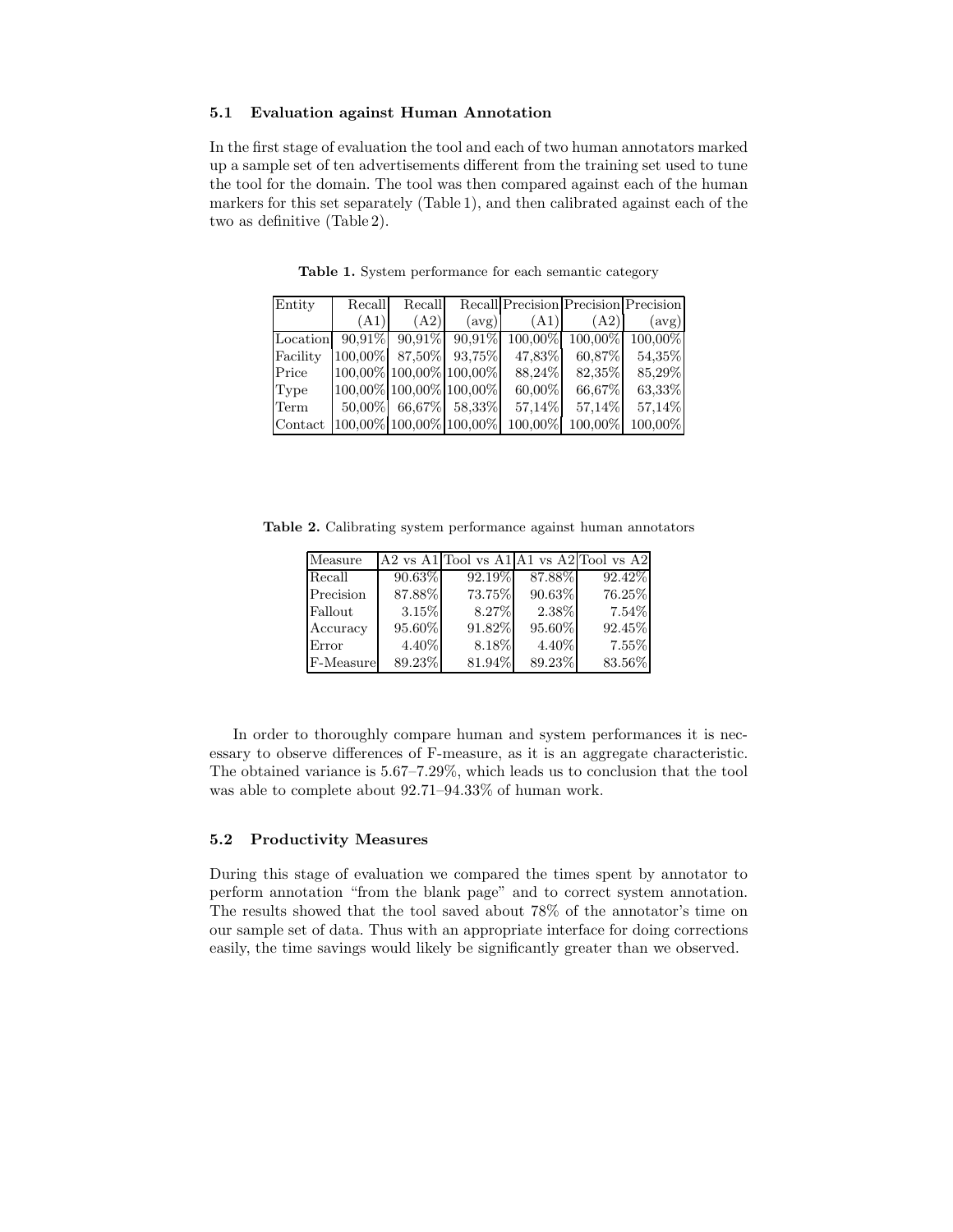#### 5.3 Evaluation against Human Annotation Correcting System

In the third stage, we gave the human annotators the advantage of correcting automatically marked up text to create their markups, and compared the final human markup to the original opinion of the tool (Table 3).

|           |              |            | Rome $(10 \text{ ads})$ Rome $(10 \text{ ads})$ Rome $(100 \text{ ads})$ Venice $(10 \text{ ads})$ |            |
|-----------|--------------|------------|----------------------------------------------------------------------------------------------------|------------|
| Measure   | Training set | Test set-1 | Test set-1                                                                                         | Test set-2 |
| Recall    | 98.73%       | $94.20\%$  | $92.31\%$                                                                                          | 86.08%     |
| Precision | 97.50%       | 97.01%     | 96.93%                                                                                             | 95.77%     |
| Fallout   | $0.84\%$     | 0.87%      | $0.93\%$                                                                                           | 1.29%      |
| Accuracy  | 99.06%       | 98.00%     | 97.43%                                                                                             | 95.51%     |
| Error     | $0.94\%$     | 2.00%      | 2.57%                                                                                              | 4.49%      |
| F-Measure | 98.11%       | 95.59%     | 94.56%                                                                                             | 90.67%     |

Table 3. System performance against manually corrected annotations

Comparing the results on different test sets the performance decreases slightly, only for the last test set Recall value changes significantly. This shortcoming can be explained by the high dissimilarity of these documents to the training documents by content and structure. For example, in this case location names were represented as a string with exact postal address before textual description of the accommodation, which maid it difficult to detect phrases related to locations, especially because in our experiment for the sake of generality we did not use gazetteers.

Concluding this experimental study we can say is that the method based on the software design techniques has a potential. Even without local knowledge and using a very small vocabulary, we have been able to demonstrate accuracy comparable to the best heavyweight methods, albeit thus far for a very limited domain. Performance of our as yet untuned experimental tool is also already very fast, handling 100 advertisements for example in about 1 second on a 1 GHz PC.

#### 6 Related Work

The development of different Semantic Web applications became recently the area of the intensive research work. In this review we list some of these tools and consider the methodologies exploited and system requirements declared.

One of the first attempts to allow semantic annotation of web documents was done with the SHOE system [Sean97], enabling web page authors to manually annotate their documents with machine-readable metadata. Another pioneering tool assisting to insert semantic markups in a manual way was Ontobroker [Decker99]. AeroDAML tool [Kogut2001] applied natural language information extraction techniques to automatically generate DAML annotations from web pages. Project of Karlsruhe University, Pankow [Cimiano04] uses statistical and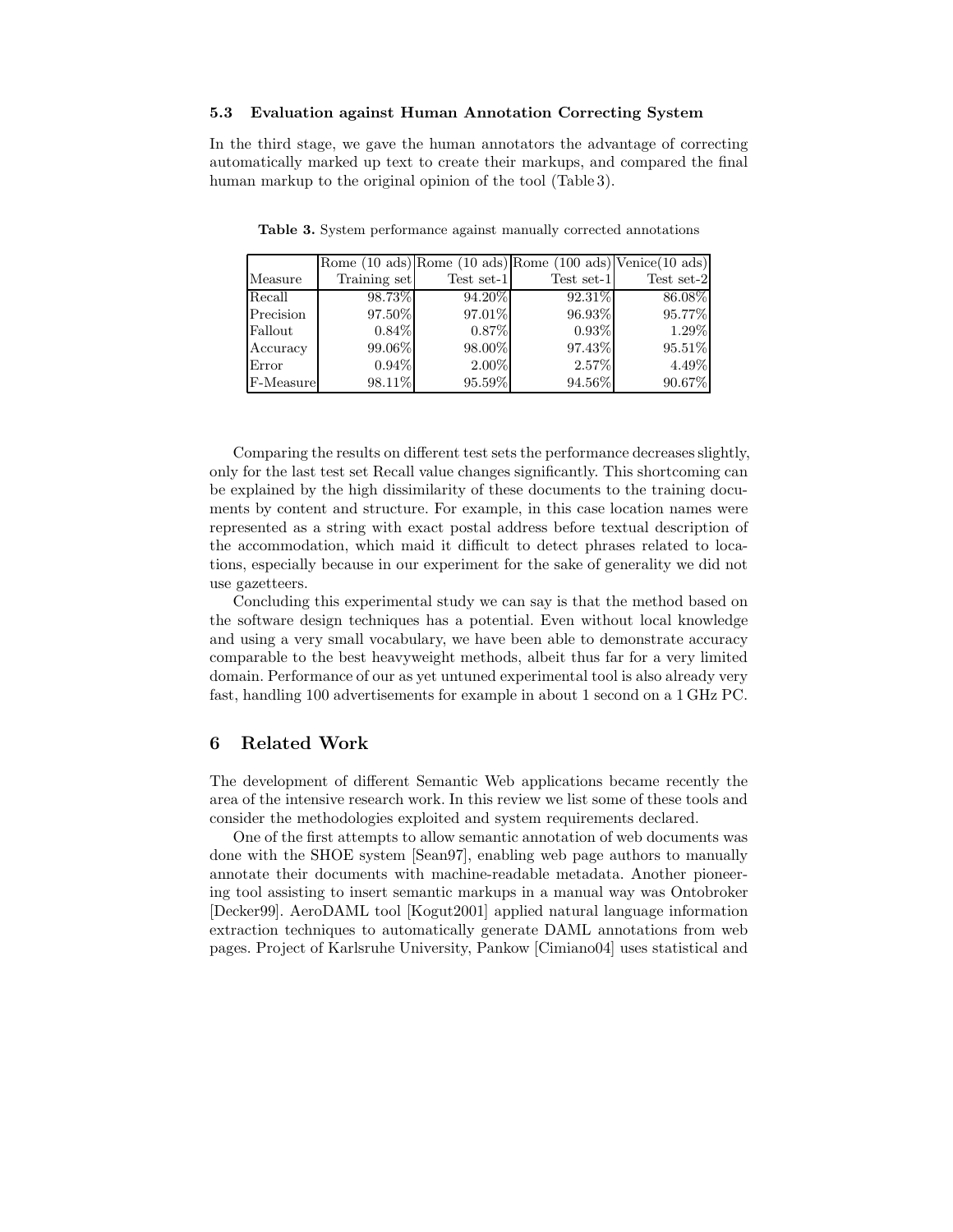pattern-matching techniques to automatically discover relevant concepts in the document. Among the variety of tools we are going to underline several most recent projects oriented to a large-scale text markup.

SemTag [Dill2003] is an application that performs automated semantic tagging of large corpora. It is based on the Seeker platform for large-scale text analysis. It tags large numbers of pages with terms from a standard ontology. As a centralized application it can use corpus statistics to improve the quality of tags. So far, the TAP knowledge base has been used as a standard ontology. TAP contains lexical and taxonomic information about: music, movies, authors, sports, autos, health, and other popular objects. The goal of SemTag annotator is to detect the occurrence of these entities in web pages.

- Methodology. SemTag flow consists of the following steps: 1) Spotting pass: documents are retrieved, tokenized, and then processed to find instances of approximately 72 ,KB labels of TAP knowledge base. 2) Learning pass: sample of data is scanned to determine distribution of terms. 3) Tagging pass: each reference is disambiguated and a record is inserted into a database.
- Evaluation. SemTag was evaluated on a set of 264 million web pages, the tool was able to generate and disambiguate 550 million semantic tags, approximately 79% of them were judged to be on-topic. During this experiment 750 human judgments were used as a training set for the algorithm and other 378 human judgments were applied to estimate the performance. System was realized on 128 dual processor 1GHz machines. The total time taken to process the web is 32 hours.

The KIM (Knowledge and Information Management) platform [Kiryakov2005] is an tool for automatic ontology-based named entities annotation, indexing and retrieval based on GATE (General Architecture for Text Engineering), University of Sheffield<sup>2</sup>. It uses lightweight upper-level ontology (KIMO) consisting of the named entity classes (about 250 classes and 100 properties) encoded in RDF(S). Also KIM has a knowledge base of approximately 80,000 entities of general importance to allow information extraction on inter-domain web content.

– Methodology. KIM is build on the top of GATE architecture. Text processing in GATE is fulfilled in several steps, including a number of NLP techniques, such as tokenization, splitting to sentences and part-of-speech tagging. A semantic gazetteer is used to generate lookup annotations. Ontology aware pattern-matching grammars allow precise class information to be handled via rules at the optimal level of generality. The grammars are used to recognize named entities with class and instance information referring to the KIM ontology and the knowledge base. Based on the recognized semantic constructions, template relation construction is performed by means of the grammar rules. As a result, the knowledge base is enriched with the recognized relations between entities. On the final phase, previously unknown aliases and entities are added to the knowledge base with their specific types.

 $\frac{2 \text{ http://gate.ac.uk}}{}$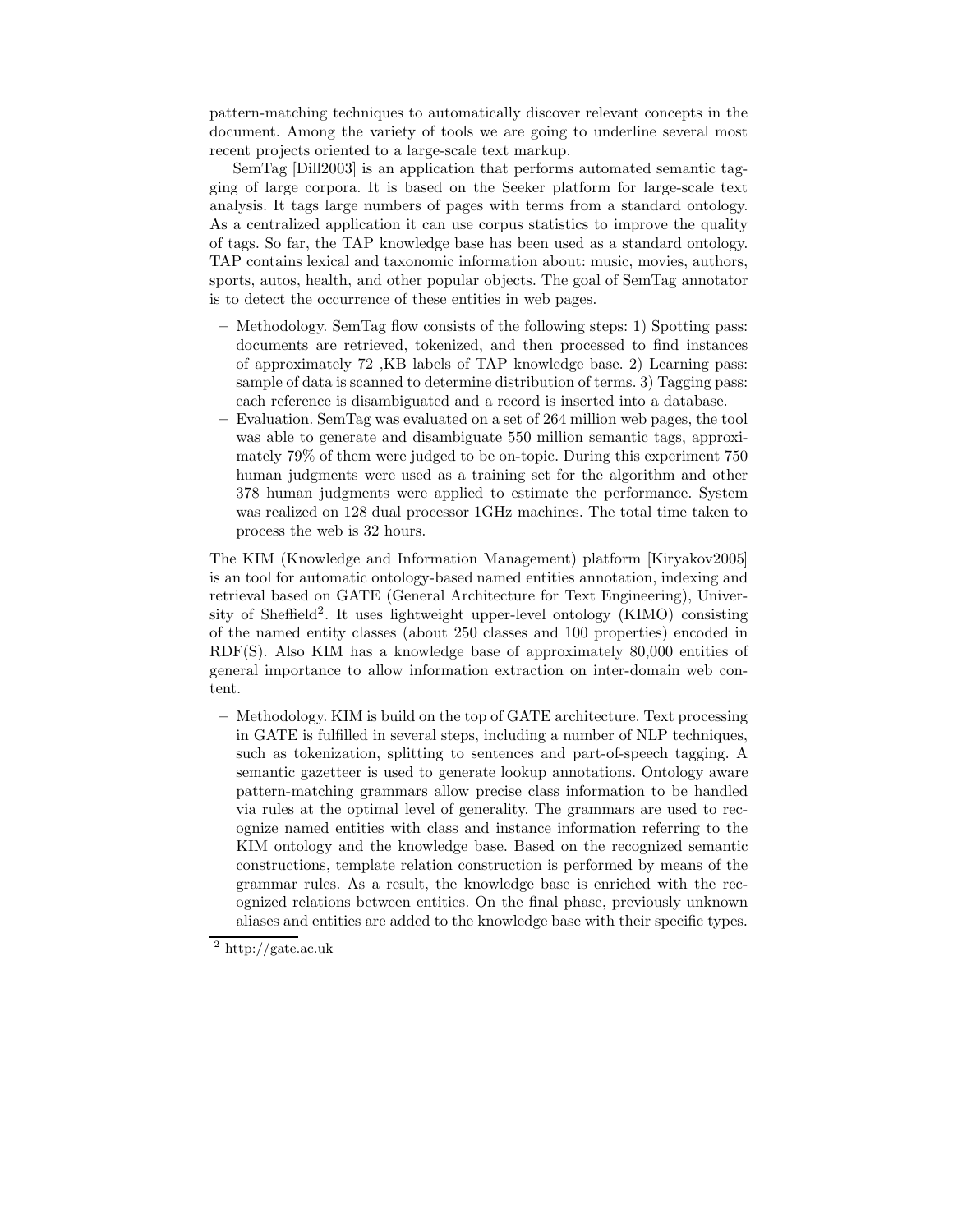– Evaluation. KIM was tested for flat named entities types [Popov2003]: date, person, organization, location, percent, monetary amounts, reporting high accuracy metrics for this experiment: average Recall –  $84\%$ , Precision –  $86\%$ . KIM platform requires Pentium 4 (2.53 GHz) computer to acquire the following performance rates: annotation  $- 8 \text{ kb/s}$ ; indexing  $- 27 \text{ kb/s}$ ; storage – 6 kb/s [Popov2004]. The time grows logarithmically depending on the size of input documents.

In KIM, as well as in SemTag, annotation is considered as the process of assigning to the entities in the test links to their semantic descriptions provided by ontology, therefore the focus of is mainly maid on recognition of named entities, categorization of the larger text fragments is out of the scope of these projects.

S-CREAM (Semi-automatic CREAtion of Metadata) provides an annotation and authoring framework that integrates a learnable information extraction component [Handschuh2002].

- Methodology. A domain ontology can be the basis for the annotation of different types of documents. The user have do define which part of the ontology is relevant for the learning task. The user can perform a crawl to collect the necessary documents. Then users have too manually annotate a corpus for training the learner. Text is preprocessed using Annie, shallow information extraction system included in Gate package (text tokenization, sentence splitting, part of speech tagging, gazetteer lookup and named entity recognition). Each document of the corpus is processed by learning plugin which generates extraction rules. Then the induced rules are applied for semi-automatic annotation.
- Evaluation. No evaluation is provided in publications.

Another tool that was tried one a large-scale is SCORE [Sheth2002]. It integrates several information extraction methods, including probabilistic, learning, and knowledge-based techniques, then combines the results from different classifiers.

Much of the work in the information extraction community is aimed at "rule learning", automating the creation of extraction patterns from previously tagged or semi-structured documents [Nobata1999] and unsupervised extraction [Etzioni2005]. This issues our work does not address, however the actual application of the patterns to documents is in many ways similar to our method, in particular, ontology-based method of Embley et als [Wessman2005]. The major differences lie in the implementation whereas Embleys method relies primarily on regular expressions, our approach combines high-speed context-free robust parsing combined with simple word search. Similar to wrappers Embleys approach is intended for processing preferably semi-structured web pages with multiple records: the more structured the page, the better the annotation results. Wrapper induction methods such as Stalker [Muslea2003] and BWI [Freitag2000] which try to infer patterns for marking the start and end points of fields to extract, also relate well to our work. When the learning stage is over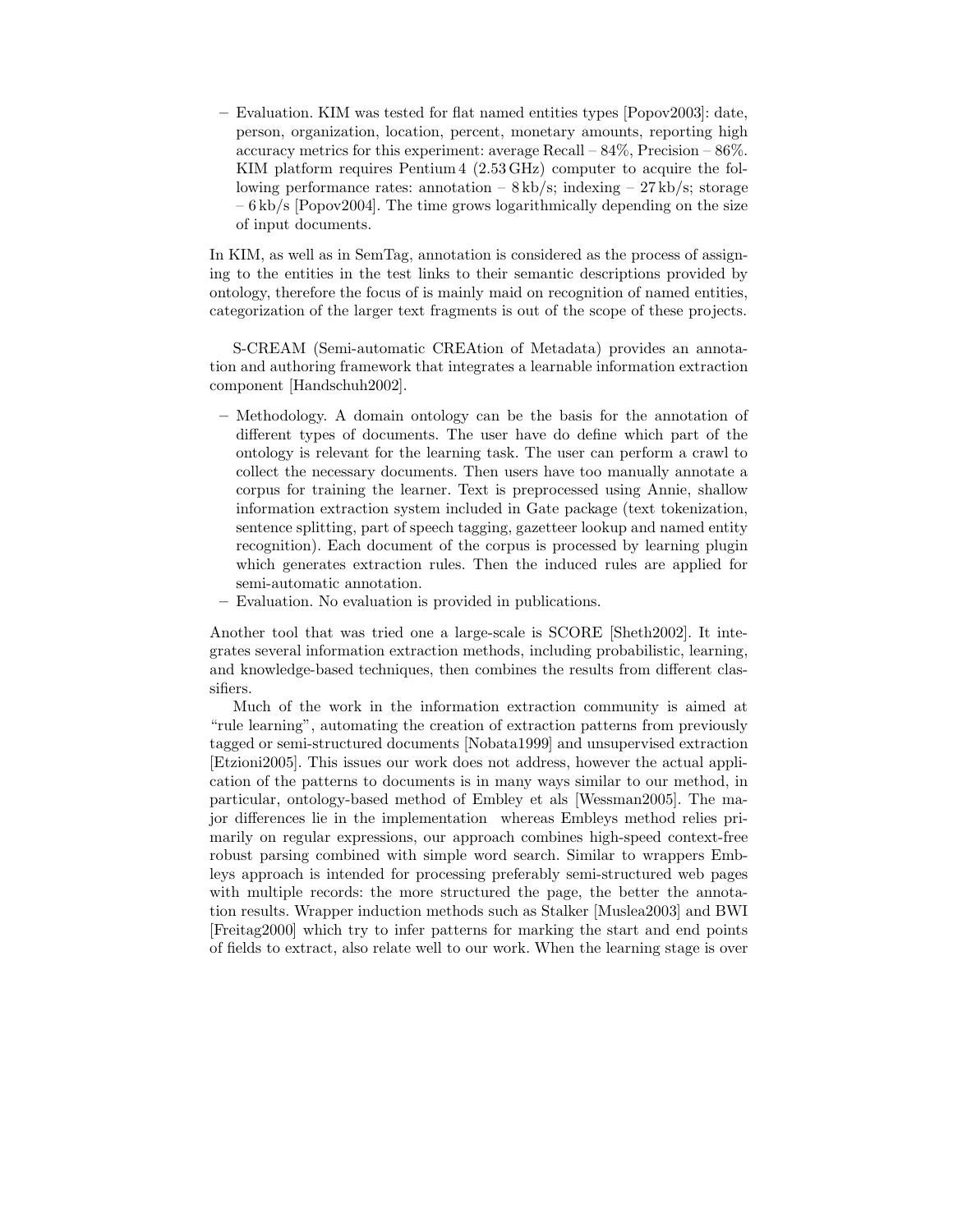and these methods are applied, their effect is quite similar to our results, identifying complete phrases related to the target concepts. However, our results are achieved in a fundamentally different way by predicting start and end points using phrase parsing in advance rather than phrase induction afterwards. The biggest advantage of wrappers is that they need small amount of training data, but on the other hand they strongly rely on contextual clues and document structure. In this case if the source document would be reorganized, the tool should be retrained on the newly annotated examples. In contrast, our method uses context-independent parsing and does not require any strict input format.

Our approach fundamentally differs from these tools: it uses an extremely lightweight but robust context-free parse in place of tokenization and part-ofspeech recognition; our method does not have the learning phase, instead it has to be tuned manually when being ported to a particular application, substituting or extending domain dependent components; it does not necessarily require a gazetteer or knowledge base of known proper entities rather it infers their existence from their structural and vocabulary context, in the style of software analyzers. This advantage makes our tool more fast and less dependent on the additional knowledge sources.

## 7 Conclusions and Future Work

In this work we have demonstrated that applying software design recovery techniques to semantic annotation of documents is feasible and has potential. It is also clear that these techniques can retain their efficiency for bigger inputs, exhibiting very fast and linear performance even without tuning. We consider as contribution of our work also the cost-effective evaluation scheme proposed to measure the quality of annotations.

In future we plan to prove our method for the larger documents, richer conceptual models and different domains. Additionally, we intend to experiment with a number of techniques used in software analysis area that, thus far, we have not taken advantage of: alias resolution, unique naming, architecture patterns, markup refinement and others.

#### References

- [Boguraev1995] Boguraev, B.K., Garigliano, R., Tait, J.I.: Editorial, Natural Language Engineering  $1(1)$  1–7, 1995, ISSN: 1351-3249(199503)1:1;1-F
- [Cimiano04] Cimiano, P., Handschuh, S., and Staab, S.: Towards the self-annotating web. In Proceedings of the 13th international conference on World Wide Web, 462–471, ACM Press, 2004
- [Cordy2004] Cordy, J.: A Language for Programming Language Tools and Applications. Proc. of LDTA 2004 ACM 4th Int. Workshop on Language Description, Tools and Applications, Barcelona, April, 2004
- [Decker99] Decker, S., Erdmann,M., Fensel,D., and Studer, R.: Ontobroker: Ontology based access to distributed and semi-structured unformation. In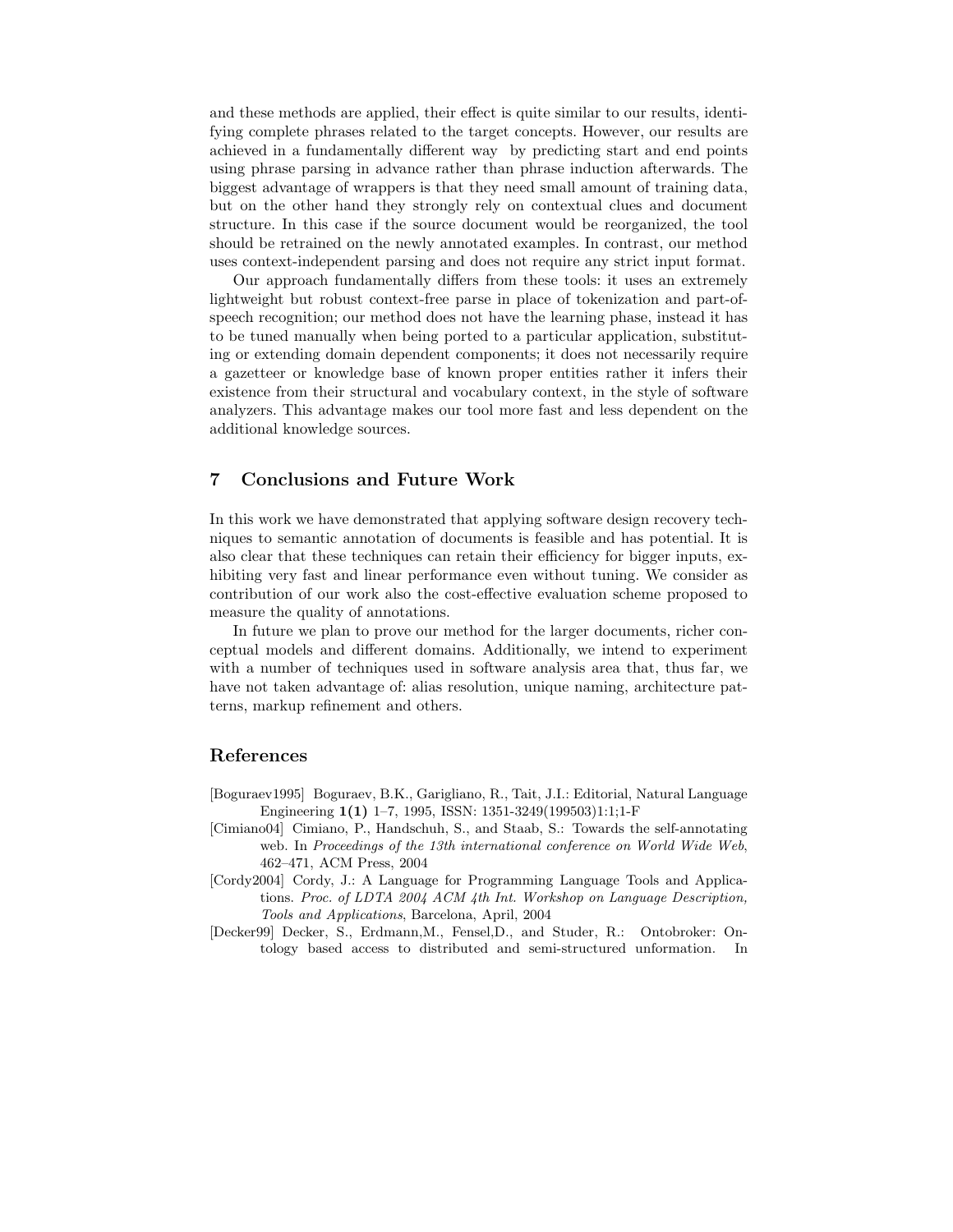DS-8: Database Semantics - Semantic Issues in Multimedia Systems, IFIP TC2/WG2.6 Eighth Working Conference on Database Semantics, 351–369, Rotorua, New Zealand, 1999

- [Dill2003] Dill, S., Eiron, N., Gibson, D., Gruhl, D., Guha, R., Jhingran, A., Kanungo, T., McCurley, K. S., Rajagopalan, S., Tomkins, A., Tomlin, J.A., Zien, J. Y.: A Case for Automated Large-Scale Semantic Annotation. Journal of Web Semantics, 1(1) 115–132, 2003
- [Dean2001] Dean, T., Cordy, J., Schneider, K., Malton, A.: Experience using design recovery techniques to transform legacy systems. In Proc. 17th Int. Conference on Software Maintenance, 622-631, 2001
- [Etzioni2005] Etzioni, O., Cafarella, M.J., Downey, D., Popescu, A.M., Shaked, T., Soderland, S., Weld, D.S., Yates, A.: Unsupervised named-entity extraction from the web: An experimental study. Artificial Intelligence 165, 91-134, 2005
- [Freitag2000] Freitag, D., Kushmerick, N.: Boosted wrapper induction. In Proc. 17th National Conference on Artificial Intelligence, 577-583, 2000
- [Handschuh2002] Handschuh, S., Staab, S., Ciravegna, F.: S-CREAM Semi-automatic CREAtion of Metadata. The 13th International Conference on Knowledge Engineering and Management (EKAW2002), ed. Gomez-Perez, A., Springer Verlag, 2002
- [Kiryakov2005] Kiryakov, A., Popov, B., Terziev, I., Manov, D., Ognyanoff, D.: Semantic Annotation, Indexing, and Retrieval. Elsevier's Journal of Web Sematics,  $2(1), 2005$
- [Kiyavitskaya 2004] Kiyavitskaya, N., Zeni, N., Mich, L. and Mylopoulos, J.: Experimenting with Linguistic Tools for Conceptual Modelling: Quality of the models and critical features. Proc. of the NLDB2004, 3136 135–146, 2004
- [Leidner2003] Leidner, J. L.: Current Issues in Software Engineering for Natural Language Processing. Proc. of the Workshop on Software Engineering and Architecture of Language Technology Systems (SEALTS), the Joint Conf. for Human Language Technology and the Annual Meeting of the Noth American Chapter of the Association for Computational Linguistics (HLT/NAACL'03), Edmonton, Alberta, Canada, 45–50
- [Kogut2001] Kogut, P. and Holmes, W.: AeroDAML: Applying Information Extraction to Generate DAML Annotations from Web Pages. First International Conference on Knowledge Capture (K-CAP 2001). Workshop on Knowledge Markup and Semantic Annotation, Victoria, B.C., Canada, October 2001
- [Muslea2003] Muslea, I., Minton, S., Knoblock, C.A.: Active learning with strong and weak views: A case study on wrapper induction. In Proc. 18th Int. Joint Conference on Artificial Intelligence, 415-420, 2003
- [Nelson1996] Nelson, M.L.: A Survey of Reverse Engineering and Program Comprehension, 1996
- [Nobata1999] Nobata, C., Sekine, S.: Towards automatic acquisition of patterns for information extraction. In Proc. International Conference on Computer Processing of Oriental Languages, 1999
- [Oertel2004] Oertel, C., O'Shea, S., Bodnar, A. and Blostein, D.: Using the Web to Validate Document Recognition Results: Experiments with Business Cards. Proc. of the SPIE, 5676 17–27, 2004
- [Popov2003] Popov, B., Kiryakov, A., Ognyanoff, D., Manov, D., Kirilov, A., Goranov, M.: Towards Semantic Web Information Extraction. Human Language Technologies Workshop at the 2nd International Semantic Web Conference (ISWC2003), 20 October 2003, Florida, USA